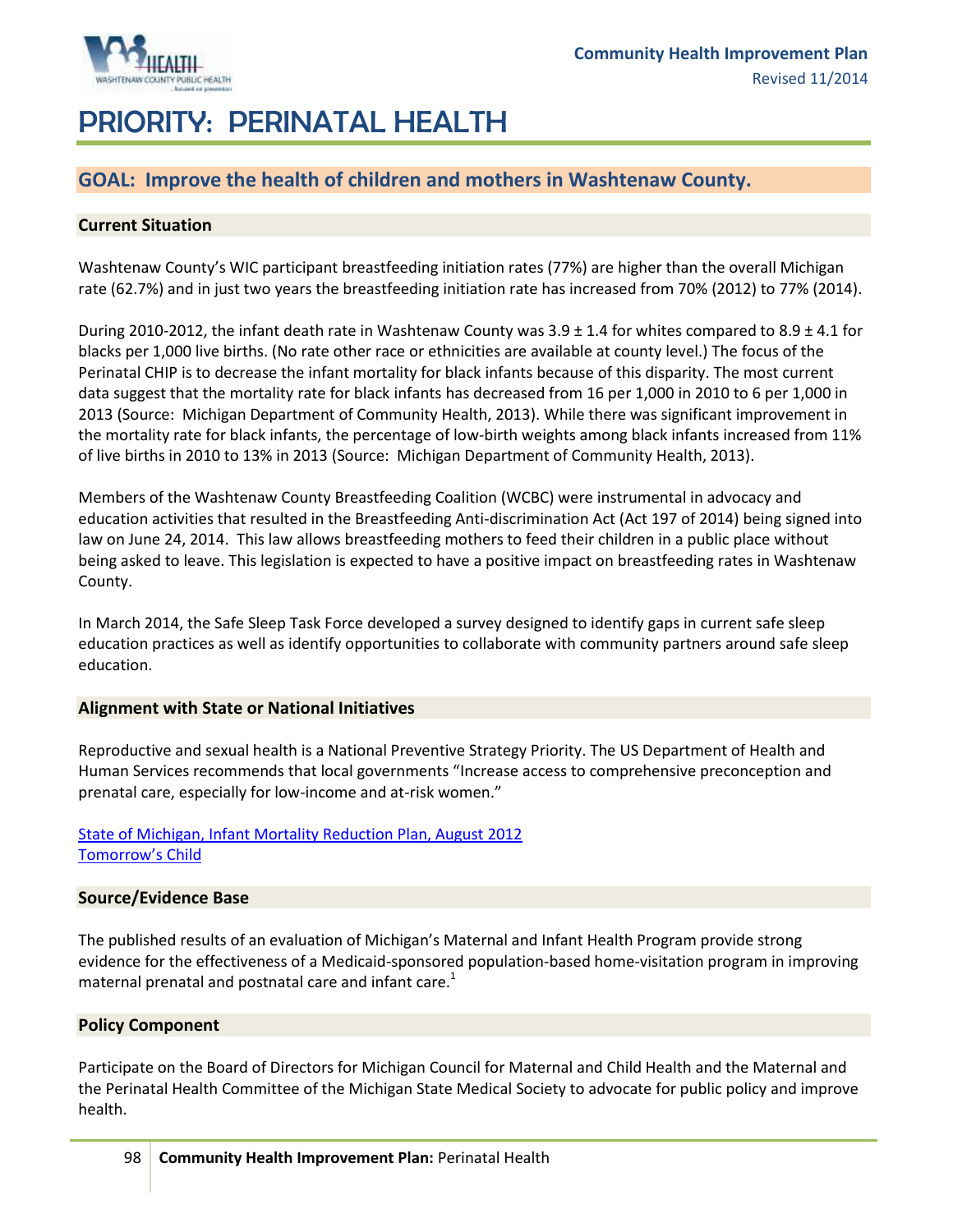

## **Objective:**

**Increase proportion of low-income females 18-49 years who initiate breastfeeding from 47% to 75%.**

| <b>Outcome Indicator</b>                                                            | 2010<br><b>Baseline</b> | 2014<br><b>Update</b> | 2020<br><b>Target</b> | Data Source       |
|-------------------------------------------------------------------------------------|-------------------------|-----------------------|-----------------------|-------------------|
| Increase proportion of low-income females<br>18-49 years who initiate breastfeeding | 47%                     | $n/a*$                | 75%                   | <b>HIP Survey</b> |

*\*No new HIP Survey data available. Next survey scheduled for 2015; data will be available 2016.*

| <b>Action Plan:</b>                                                                                                                           |                 |                                                                                                                                                                       |                 |                                                                                                                                                                        |
|-----------------------------------------------------------------------------------------------------------------------------------------------|-----------------|-----------------------------------------------------------------------------------------------------------------------------------------------------------------------|-----------------|------------------------------------------------------------------------------------------------------------------------------------------------------------------------|
| <b>Program Activities</b>                                                                                                                     | <b>Baseline</b> | <b>Person/Group</b><br><b>Responsible</b>                                                                                                                             | <b>Timeline</b> | <b>Performance Indicator</b>                                                                                                                                           |
| Participate on the Washtenaw<br><b>County Breastfeeding Coalition</b>                                                                         | Ongoing         | Washtenaw<br><b>County Public</b><br>Health WIC Co-<br>chair, St. Joseph<br>Mercy Health<br>System,<br>University of<br>Michigan Health<br>System, La Leche<br>League | 2014-<br>2015   | Copies of agendas and<br>minutes, workplan (4<br>meetings per year)                                                                                                    |
| <b>Develop a Hospital</b><br><b>Breastfeeding Support Report</b><br><b>Card that will be disseminated</b><br>to the local health care systems | <b>New</b>      | Washtenaw<br>County<br><b>Breastfeeding</b><br>Coalition                                                                                                              | 2015            | Copies of report cards (2)<br>health systems); Report card<br>is disseminated                                                                                          |
| <b>Provide information to</b><br>community members and<br>partners regarding local<br>resources and latest research<br>findings               | <b>New</b>      | Washtenaw<br>County<br><b>Breastfeeding</b><br>Coalition                                                                                                              | 2015            | Develop local resources<br>guide, provide a minimum of<br>two trainings, disseminate<br>resource/research<br>information to community<br>partners on a quarterly basis |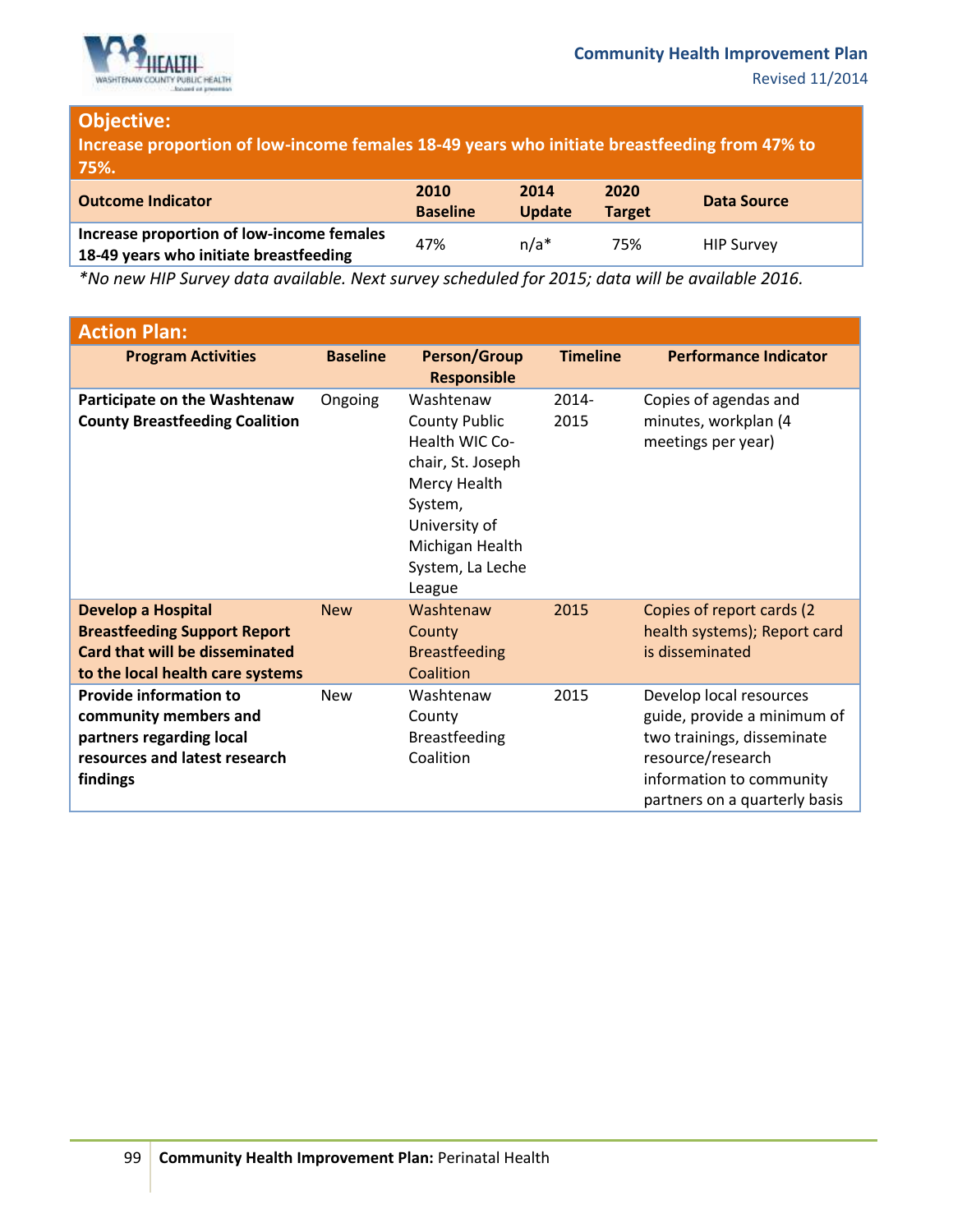

### **Objectives:**

- **Decrease the mortality rate in black/African-American infants from 16 per 1,000 to 5 per 1,000.**
- **Decrease low birth rates in black/African-American infants from 11% of live births to 3% of live births.**

| <b>Outcome Indicator</b>           | 2010<br><b>Baseline</b> | 2014<br><b>Update</b> | 2020<br><b>Target</b> | <b>Data Source</b>            |
|------------------------------------|-------------------------|-----------------------|-----------------------|-------------------------------|
| Decrease the mortality rate in     | 16 per                  | 6 per                 | 5 per                 | Michigan Department of        |
| black/African-American infants     | 1,000                   | 1,000 (2013)          | 1,000                 | <b>Community Health</b>       |
| Decrease low birth weight rates in | 11% of                  | 13% of live           | $3%$ of               | <b>Michigan Department of</b> |
| black/African-American infants     | live births             | births (2013)         | live births           | <b>Community Health</b>       |

| <b>Action Plan:</b>                                                                                                                                                                                                                                                     |                 |                                                                                                                                     |                  |                                                                                                                             |
|-------------------------------------------------------------------------------------------------------------------------------------------------------------------------------------------------------------------------------------------------------------------------|-----------------|-------------------------------------------------------------------------------------------------------------------------------------|------------------|-----------------------------------------------------------------------------------------------------------------------------|
| <b>Program Activities</b>                                                                                                                                                                                                                                               | <b>Baseline</b> | <b>Person/Group</b><br><b>Responsible</b>                                                                                           | <b>Timeline</b>  | <b>Performance Indicator</b>                                                                                                |
| Participate on the Board of<br><b>Directors for Michigan Council</b><br>for Maternal and Child Health<br>and the Maternal and the<br><b>Perinatal Health Committee of</b><br>the Michigan State Medical<br>Society to advocate for public<br>policy and improve health. | <b>New</b>      | Washtenaw<br><b>County Public</b><br>Health,<br>University of<br>Michigan<br>Health<br>System<br>(UMHS)                             | 2014-<br>2018    | # Meeting agendas, #<br>minutes, workplan                                                                                   |
| <b>Participate on the Infant Safe</b><br><b>Sleep Task Force. Use 2014 needs</b><br>assessment findings and draft and<br>implement a workplan.                                                                                                                          | Ongoing         | Washtenaw<br><b>Area Council</b><br>for Children,<br>Washtenaw<br><b>County Public</b><br><b>Health</b>                             | $2013 -$<br>2016 | # Meeting agendas, #<br>meeting minutes,<br>workplan (12 meetings<br>per year)                                              |
| <b>Maintain the Michigan Infant</b><br><b>Health Program at Washtenaw</b><br><b>County Public Health; participate</b><br>on the inter-agency leadership<br>team.                                                                                                        | Ongoing         | Washtenaw<br><b>County Public</b><br>Health (Family<br>Health<br>Division), St.<br>Joseph Mercy<br>Health<br>System,<br><b>UMHS</b> | 2015             | MIHP caseload (increase<br>by a minimum of 10%),<br>Low birth weight rate<br>among MIHP enrollees<br>(will be less than 2%) |
| <b>Enroll women of childbearing age</b><br>into Medicaid to increase access to<br>preconceptual and prenatal care.                                                                                                                                                      | Ongoing         | Washtenaw<br>County<br><b>Public</b><br>Health,<br>Washtenaw<br><b>Health Plan</b>                                                  | 2013-<br>2016    | <b>Enrollment in relevant</b><br>programs (increase by 10%<br>over Oct 1, 2013-Sept 30,<br>2014)                            |